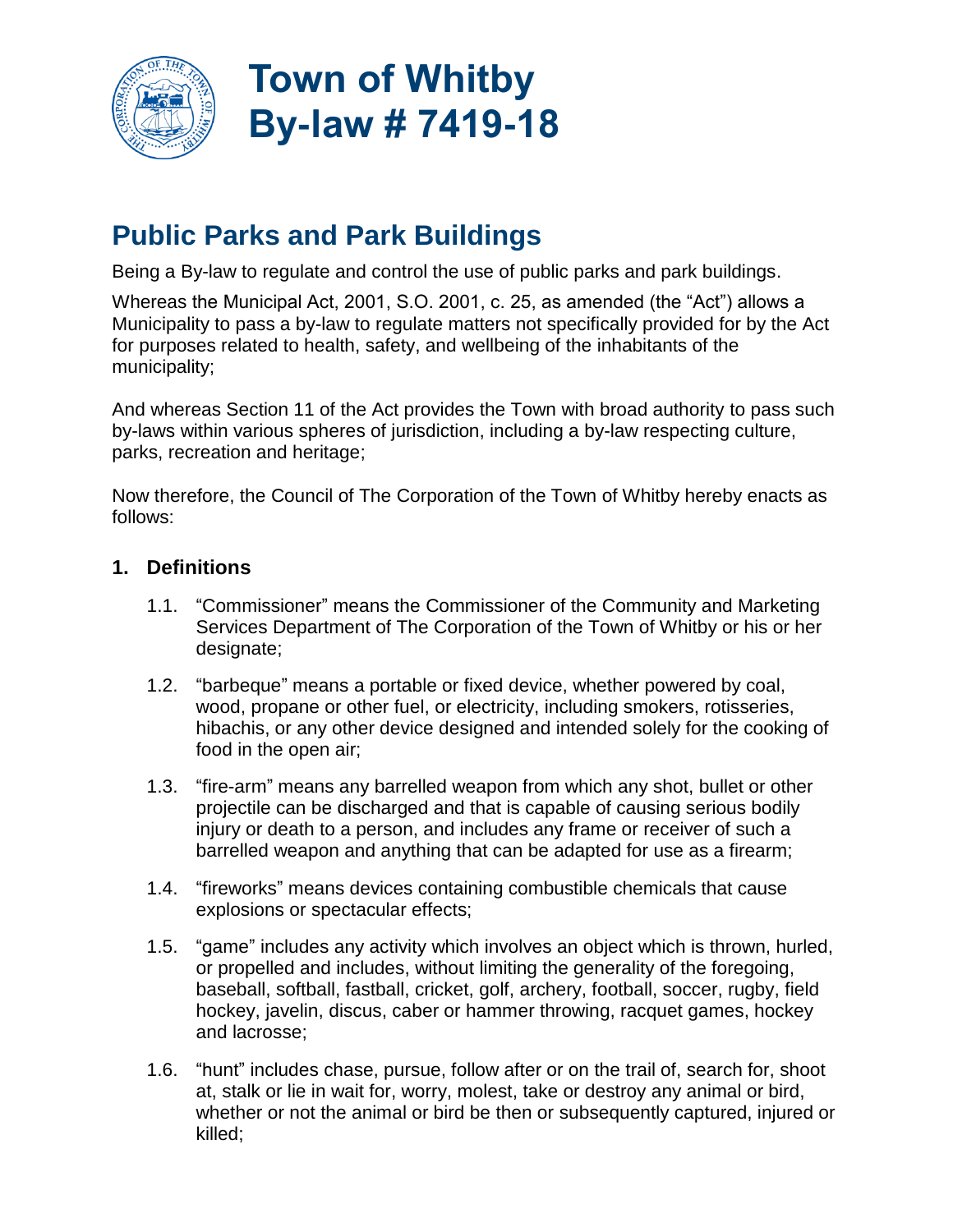- 1.7. "litter" includes dumping, throwing, placing, depositing or leaving, or causing to be dumped, thrown, deposited or left any refuse, garbage or debris of any kind or any object or substance which tends to pollute, mar or deface;
- 1.8. "motor vehicle" means a motor vehicle within the meaning of the Highway Traffic Act, R.S.O. 1990, c.H.8 as may be amended from time to time;
- 1.9. "motorized recreational vehicle" includes a snowmobile, go-cart, trail bike, mini bike, e-bikes, all-terrain vehicle, or similar vehicle, propelled or driven by an internal engine, but excludes wheelchair or similar assistive device used by an individual due to requiring a mobility assistance;
- 1.10. "park" includes playgrounds, sports fields, memorial squares, public squares, gardens, ponds, boat launches, trails, pathways, open spaces, green spaces, splash pads, tennis courts, multi-purpose courts, skateboard facilities, bocce courts, lawn bowling greens, off-leash dog parks, beaches, picnic shelters, picnic areas, and any other area owned and used by the municipality for active or passive recreational purposes, or for any purpose ancillary thereto;
- 1.11. "park building" includes recreation centres, arenas, indoor swimming pools, and any other building owned and used by the municipality for active or passive recreational purposes or for any purpose ancillary thereto;
- 1.12. "person" includes a corporation and the heirs, executors, administrators or other legal representatives of a person to whom the context can apply according to law;
- 1.13. "structure" means any construction or any production or piece of work artificially built up or composed of parts joined together in some definite manner and without limiting the generality of the foregoing includes a wading pool, monument, fountain, bridge, fence, wall, gate, pavement, sidewalk, walk, swing, slide, playground apparatus, table, seat, bench, shelter, barbecue, sign, and recreational equipment;
- 1.14. "trails" means paved areas through parks and open spaces, which are utilized by a number of multiple different users such as bicyclists, walkers and runners for both transportation and recreation, and are designed to connect neighbourhoods, places of employment, public transport stops and other nodes.
- 1.15. "Town" means The Corporation of the Town of Whitby;
- 1.16. "unmanned aerial vehicles" (UAV) are power drive aircraft such as drones which may be remotely controlled or can fly autonomously through softwarecontrolled flight plans in their embedded systems working in conjunction with onboard sensors and Global Positioning System;
- 1.17. "vegetation" includes trees, flowers, flower beds, bushes, shrubs, plants, sod and grass;

By-law Name: Public Parks and Park Buildings By-law # 7419-18 **Page 2 of 7**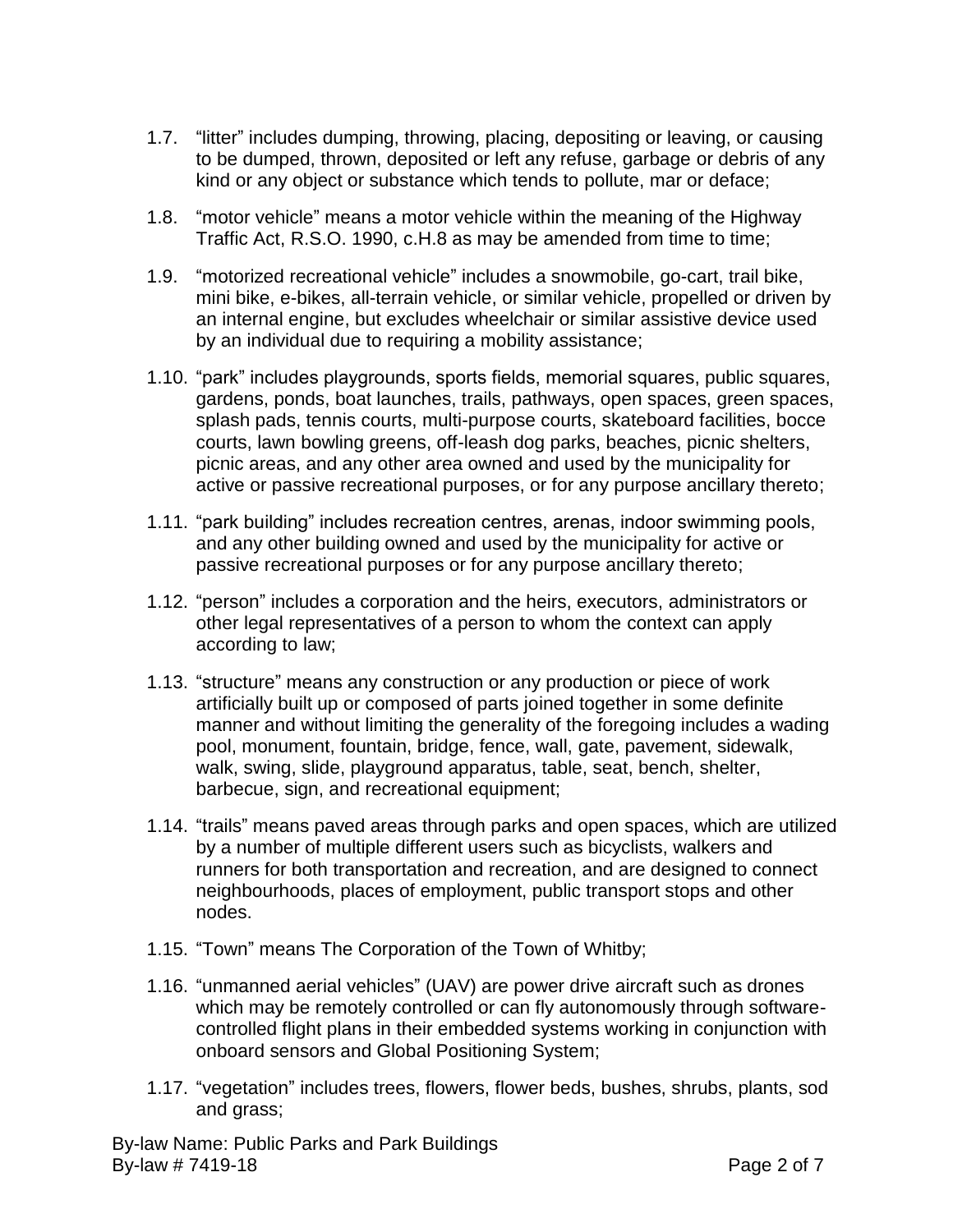- 1.18. "waterfront parks" means Front Street Park, Gordon Richards Park, Gordon Street Boat Launch, Intrepid Park, Iroquois Beach Park, Kiwanis Heydenshore Park, Lions Promenade, Port Whitby Marina, Rotary Sunrise Lake Park, Victoria Street Soccer Fields, Windsor Bay Park.
- 1.19. "weapon" means anything used, designed to be used or intended for use in causing death or injury to any person, or anything used, designed to be used or intended for use for the purpose of threatening or intimidating any person and, without restricting the generality of the foregoing, includes any fire-arm, bow, cross-bow, pellet gun, or paint ball gun;

# **2. General**

#### **Hours of Operation**

#### 2.1. **No person, except a person acting under the authority of a permit issued by the Commissioner, shall:**

- 2.1.1. Enter into or remain in a park between the hours of 10:00 p.m. local time in the afternoon and 6:00 a.m. local time in the forenoon from the 1st day of April to the 30th day of September, inclusive, in any calendar year, unless the park contains lit sport fields and courts, no person shall enter into or remain in the park between the hours of 11:30 p.m. local time and 6:00 a.m.;
- 2.1.2. Enter into or remain in a park between the hours of 8:00 p.m. local time in the afternoon and 6:00 a.m. local time in the forenoon from the 1st day of October to the 31st day of March, inclusive, in any calendar year, unless the park contains lit sport fields and courts, no person shall enter into or remain in the park between the hours of 10:00 p.m. local time and 6:00 a.m.;
- 2.1.3. Enter into or remain in a park building when the park building is closed to the public.

#### **Conduct**

#### 2.2. **No person shall:**

- 2.2.1. play, organize, encourage or otherwise take part in any game or activity which involves thrown, hurled or propelled objects in areas in a park not designated for that type of game or activity or that may cause an element of danger to those people not involved in the game or activity;
- 2.2.2. skate, roller skate, in-line skate or use a skate board in areas in a park that may cause an element of danger to those people not involved in the same game or activity in the park;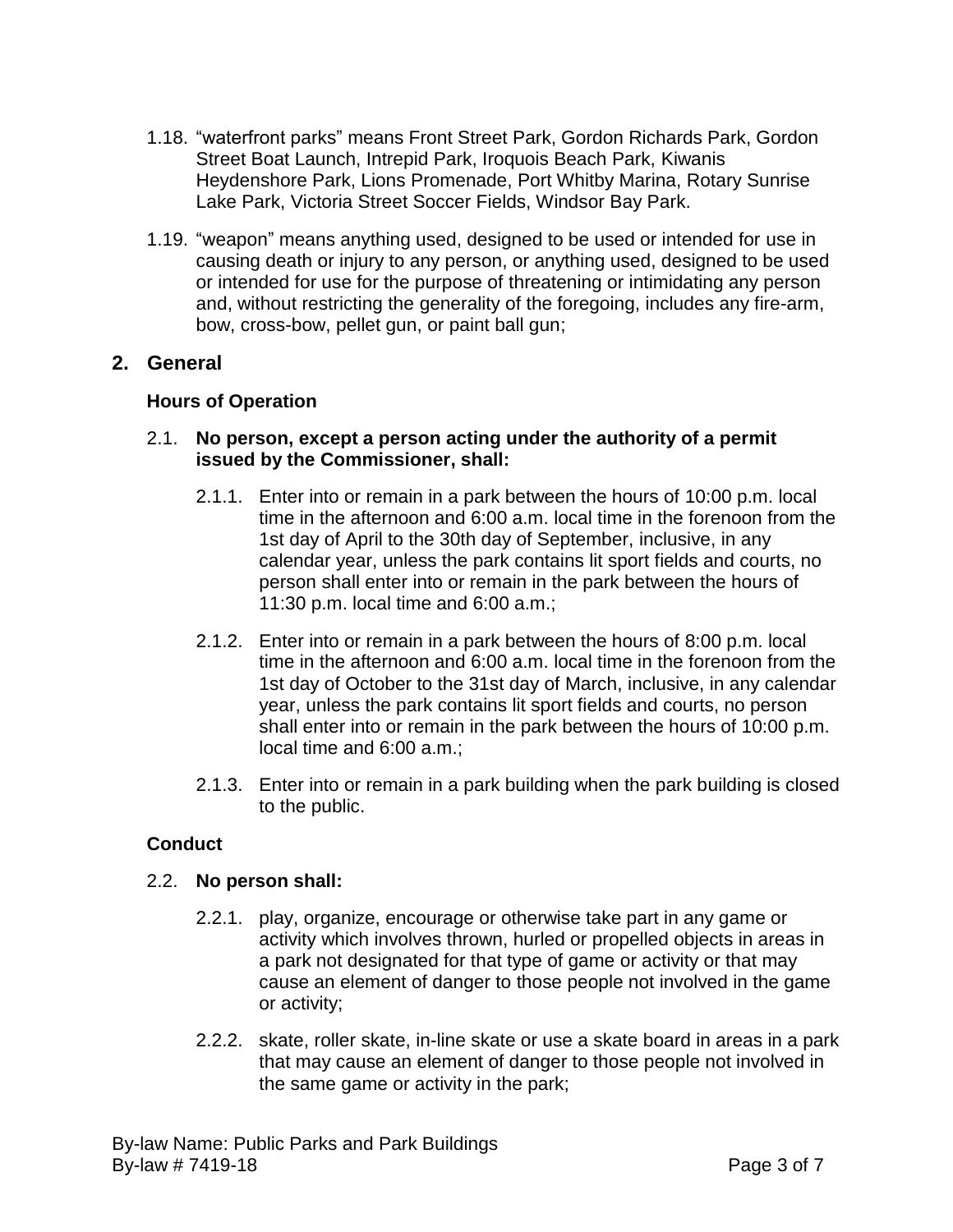- 2.2.3. obstruct a roadway, path or parking area in a park;
- 2.2.4. smoke in a park, in accordance with the Town Property Smoking Restrictions By-law;
- 2.2.5. swim, bathe or wade in a fountain or ornamental pond in a park except those designated for such purposes;
- 2.2.6. dress or undress in a park or park building except in proper change facilities;
- 2.2.7. be nude in a park or park building except when robing or disrobing in a change facility provided by the Town for such purpose;
- 2.2.8. beg for any purpose in a park or park building;
- 2.2.9. conduct himself or herself in such a manner as to be obnoxious, boisterous or objectionable to any other person in a park or park building, or use profane, indecent or abusive language in a park or park building;
- 2.2.10. carry a fire-arm or weapon in a park;
- 2.2.11. hunt or kill any animal or bird in a park or injure or disturb any animal, fish or bird or remove any nest or egg in a park;
- 2.2.12. knowingly or not knowingly allow an animal or pet to enter into a park unless the animal or pet is restrained by a leash, dogs are only permitted to be off leash in designated off leash parks;
- 2.2.13. permit any dog or cat or other domesticated animal to enter any playground or any other area posted to prohibit same, it being understood this excludes any person reliant upon a service animal.

# **Damage to Property**

#### 2.3. **No person shall:**

- 2.3.1. damage, deface or remove any vegetation, structure or building in a park or park building;
- 2.3.2. litter in a park or park building;
- 2.3.3. pollute any stream, river, lake, pond, swimming pool, wading pool, or spray pad in a park or a park building;
- 2.3.4. distribute or display any advertisement, notice, bill or paper in a park or a park building or affix any advertisement, notice, bill or paper to any vegetation, structure or building in a park or a park building;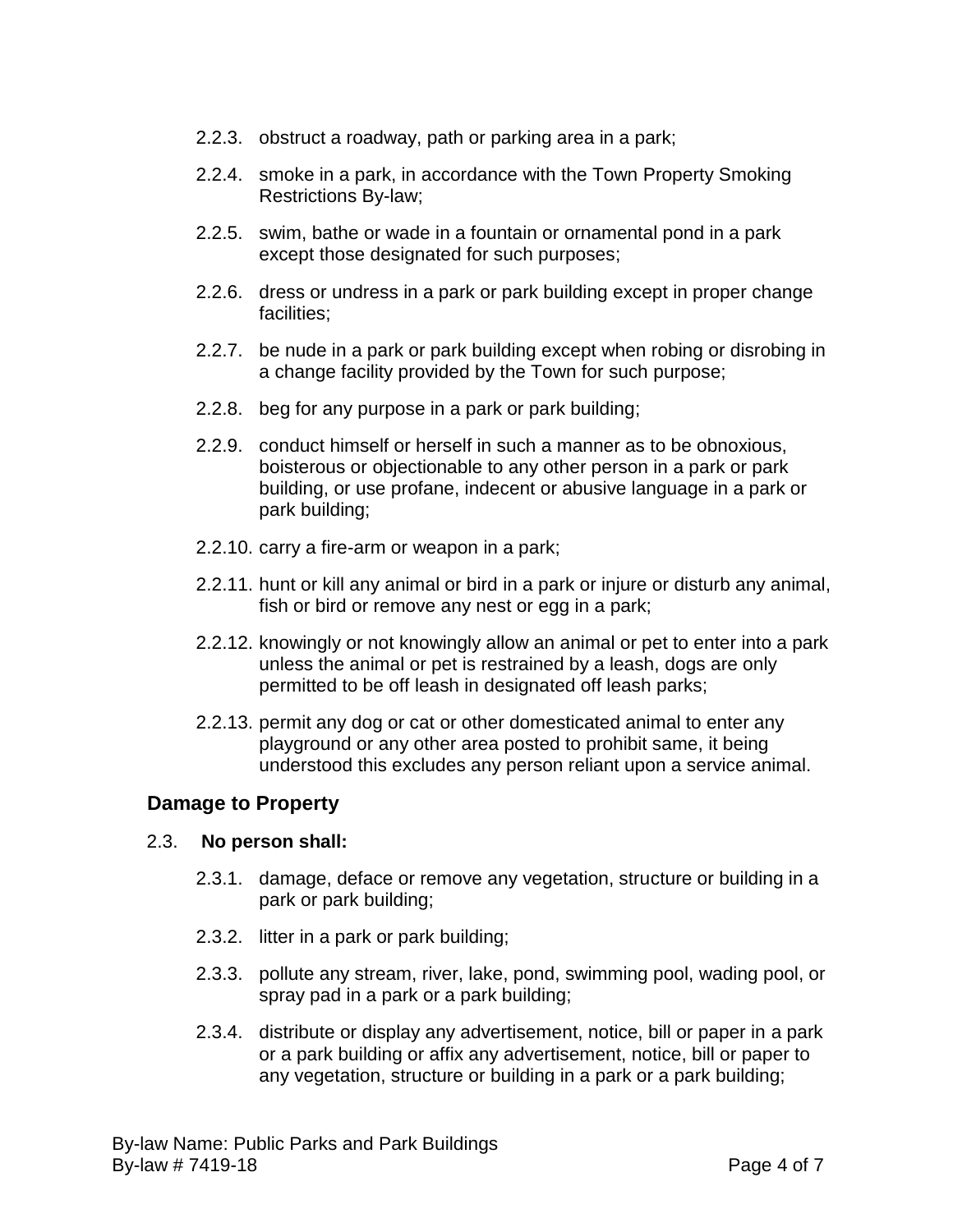2.3.5. clean, polish, maintain or repair any motor vehicle in a park.

# **Permits - Restricted Uses**

- 2.4. While in any park, no person shall organize, arrange, or participate in any of the following activities in a park or park building, unless authorized by the Commissioner or in accordance with a permit/prior authorization to specifically allow for:
	- 2.4.1. using any apparatus, mechanism or device for the amplification of the human voice, music or other sound;
	- 2.4.2. soliciting for any purpose in a park or a park building or offer goods for sale, lease, rent or barter;
	- 2.4.3. lighting, building, maintaining, or stoking an-open fire or bonfire;
	- 2.4.4. use of barbeques within Kiwanis Heydenshore Park, Cullen Central Park or Special Event;
	- 2.4.5. holding a picnic, organized gathering or event for twenty persons or more within Waterfront Parks and Cullen Central Park;
	- 2.4.6. setting off fireworks;
	- 2.4.7. encroaching onto park lands or make exclusive use of any portion of a park;
	- 2.4.8. possession and/or consumption of liquor;
	- 2.4.9. use, ride, train, or race a horse or any large animal similar;
	- 2.4.10. ride, drive, stop or park a motor vehicle or motorized recreational vehicle in a park except in a designated parking lot and in a designated parking space, it being understood that the maximum permissible parking period shall be four hours when so posted;
	- 2.4.11. flying or operating any engine powered airplane or unmanned aerial vehicle (UAV);
	- 2.4.12. operation of an amusement ride, hot air balloon or game of chance in a park or park building.

# **3. Exclusive use of Park**

3.1. The Commissioner may issue a permit to a person for the use of all or a portion of a park or park building subject to such terms and conditions as the Commissioner may consider reasonable, desirable and appropriate.

# **4. Fees**

By-law Name: Public Parks and Park Buildings By-law # 7419-18 **Page 5 of 7**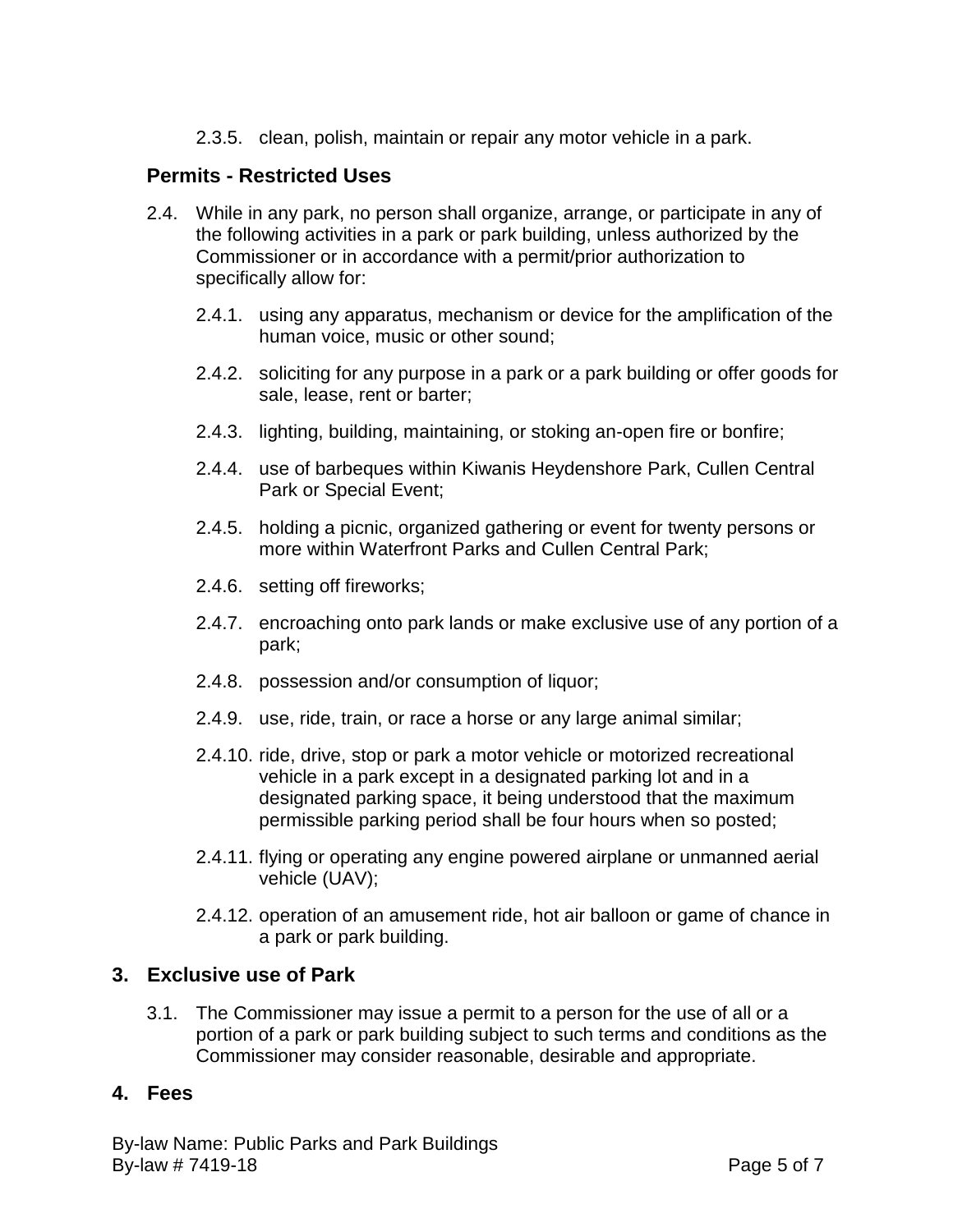4.1. The Town may from time to time prescribe a fee or fees for the use of a park or park building or a portion thereof and no person shall use such park or park building or portion thereof without first having paid the prescribed fee to the Town.

# **5. Enforcement and Penalties**

- 5.1. Any police officer or municipal law enforcement officer appointed by the Town whose duties include the enforcement of this by-law is authorized to inform any person of the provisions of this by-law and to request compliance therewith.
- 5.2. Any police officer or municipal law enforcement officer appointed by the Town whose duties include the enforcement of this by-law is authorized to order any person believed by such officer to be contravening or who has contravened any provision of this by-law,
	- 5.2.1. to desist from the activity constituting or contributing to such contravention;
	- 5.2.2. to remove from the park any animal or thing owned by or in the control of such person which the officer believes is or was involved in such contravention; or,
	- 5.2.3. to leave the park.
- 5.3. Any police officer or municipal law enforcement officer appointed by the Town for such purpose may enforce the provisions of this by-law.
- 5.4. Where any person contravenes any of the provisions of this by-law, or fails to comply with any order referred to in Subsection 5.2. of this by-law, the permission and licence of such person to remain in the park is revoked.
- 5.5. Every person who contravenes any provision of this by-law is guilty of an offence and upon conviction is liable to a maximum fine of \$100,000.00, and in the case of a continuing offence, for each day or part of a day that the offence continues, an additional maximum fine of \$10,000.00 pursuant to the Municipal Act, 2001, S.O. 2001, c. 25, as amended.

# **6. Short Title**

6.1. This by-law may be referred to as the Parks By-law.

# **7. Repeal of Existing By-law**

7.1. By-law # 5066-02 and # 6018-08 are repealed on July 1, 2018.

# **8. Effective Date**

8.1. This by-law shall come into force and effect on July 1, 2018.

By-law Name: Public Parks and Park Buildings By-law # 7419-18 **Page 6 of 7**